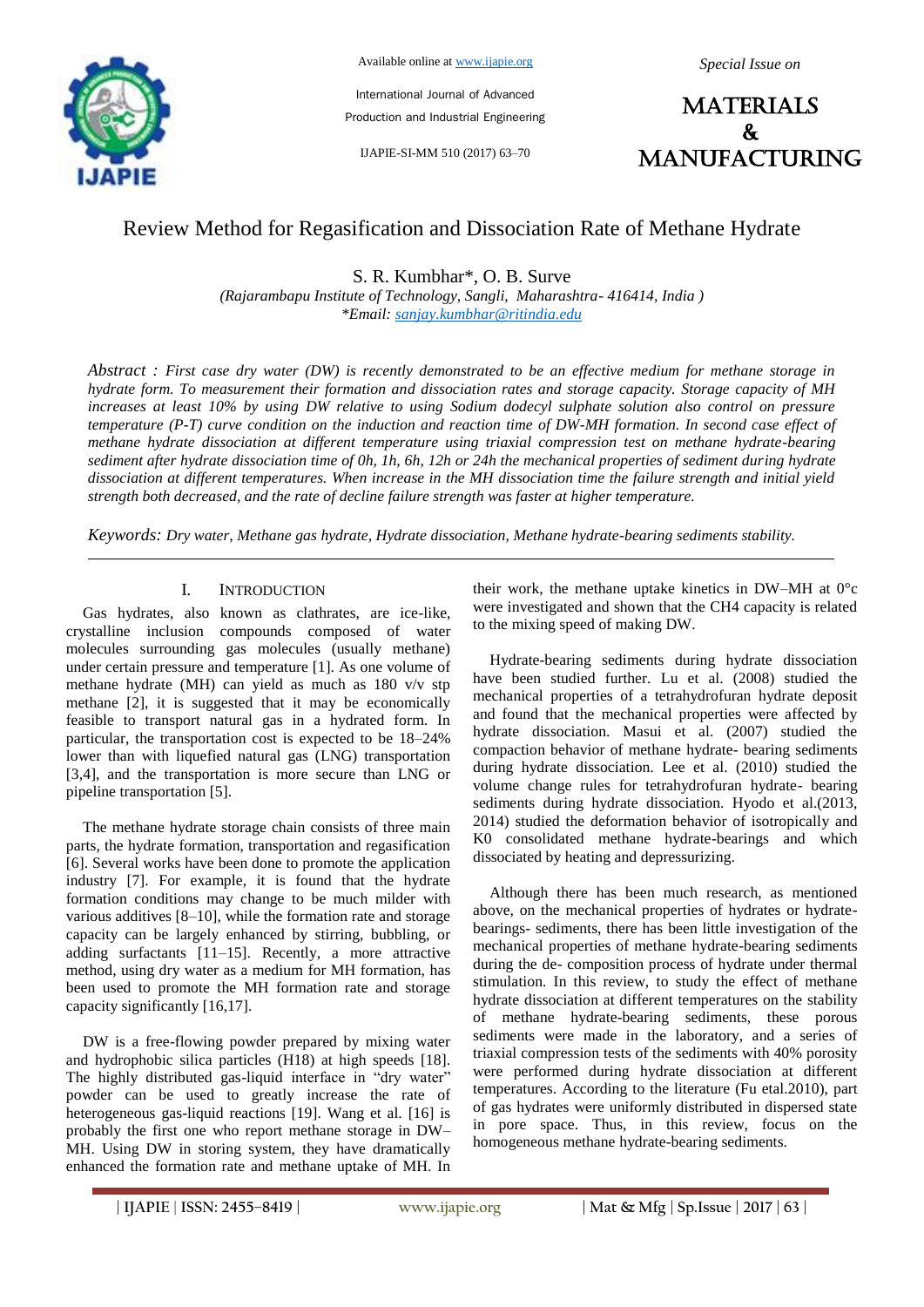# II. CASE STUDY 1

*Dry water preparation*

The hydrophobic silica nanoparticles (H18) were kindly supplied by Wacker Chemie. In a high-speed mixing blender (Blendtec, Glass Jug Blender, Part #40-501, 1000 milliliter), 5 g H18 was added to 95g de-ionized water. Mixing was carried out at three different speeds (speed 1:12,000 rpm; speed 2:17,000 rpm; speed 3:22,000 rpm) for 90 s. The DW was produced as a free-flowing white powder which could be poured from one vessel into another (Fig. 1).



Fig.1. Dry water prepared with 5 g hydrophobic silica nanoparticles (H18) and 95 g water mixing at 22,000 rpm for 90 s.

## *Hydrate formation*

The apparatus for hydrate formation is shown in Fig. 2. It is composed of four functioning units: (1) a high-pressure reaction cell (max volume 130 cm3) for simulating appropriate pressure and temperature of hydrate formation, in which there is a platinum (Pt100) resistance thermometer with precision of  $\pm 0.1$  °C used for measuring the temperature of the sample, (2) a gas compressor and a pressure transducer (Shanghai Tianmu company, precision  $\pm 0.1$  MPa) responsible for gas pressure control, (3) a cooling system and jacketed coolant around the reaction cell for temperature control, and (4) a computer system for measuring and interval-logging data of temperature, pressure and time. An easy-unlock switch was mounted on the reaction cell so that the hydrate samples can be rapidly taken out after it is formed. For more details of the apparatus, see reference.

In each experiment, 20 g of DW was loaded into the reaction cell for MH formation. Two types of controls on P– T condition were conducted to form hydrate. In type I, high pressure methane gas (8–9MPa) was introduced into the vessel before temperature decreasing. In type II, Gas was introduced after the temperature is at a certain temperature  $(\sim 3 \degree C)$  which is directly conducive for hydrate formation. In this way, the induction and reaction time of the hydrate formation under different control conditions were investigated (reaction time means the interval time between time point of hydrate begins to form to the time point of hydrate formation finishes). After the DW–MH was formed, high pressure gas was released and the easy-unlock switch was rotated a few circles to open the reaction cell within 1–2 min. And then the DW–MH was taken out, and submerged into liquid nitrogen for following measurements.

#### *Induction and reaction time of DW-MH formation*

The formation conditions of DW and DW–MH samples are shown in Table, and the hydrate formation processes by two different types of P-T condition-controls are shown in Fig. 3. As shown in the formation process of DW–MH-1 (Fig. 3, left), the induction time, which means the interval time between time point of P-T conditions become conducive for methane hydrate formation to the time point of hydrate begins to form, was about 243 min. And the reaction time of hydrate formation of DW–MH-1 was about 166 min. The induction and reaction time were much shorter with the second type of P-T condition-control, however. As shown in Fig. 3, right, the induction time and reaction time of sample DW–MH-2 were about 4 min and 70 min, respectively, when hydrate was formed under a certain temperature (~3 °C) which is directly conducive for hydrate formation.

Our results are similar to Wang et al. [16], who have investigated the first type of P-T condition for DW–MH formation (although their DW is prepared at a different mixing speed of 19,000 rpm). In their studies, the reaction time of DW–MH was about 160 min (when gas capacity achieve about 158 v/v STP), which is very close to the first type result of 166 min in our experiments. Notably, the reaction time under the second type of P–T condition is much shorter than that under the first type. So we formed two other samples, DW–MH-2 and DW–MH-3, under the second type of P–T condition to investigate the effect of mixing speed of making DW on the induction time and reaction time (Table and Fig. 4). The results indicate that when the mixing speed is lower, the induction time will be a little longer while the reaction time is remained as 70–77 min. Thus, from the above experiments, it is suggested that DW–MH may be formed under the second type of P–T condition to enhance the friction rate.



Fig. 2. Schematic diagram of the hydrate-formation apparatus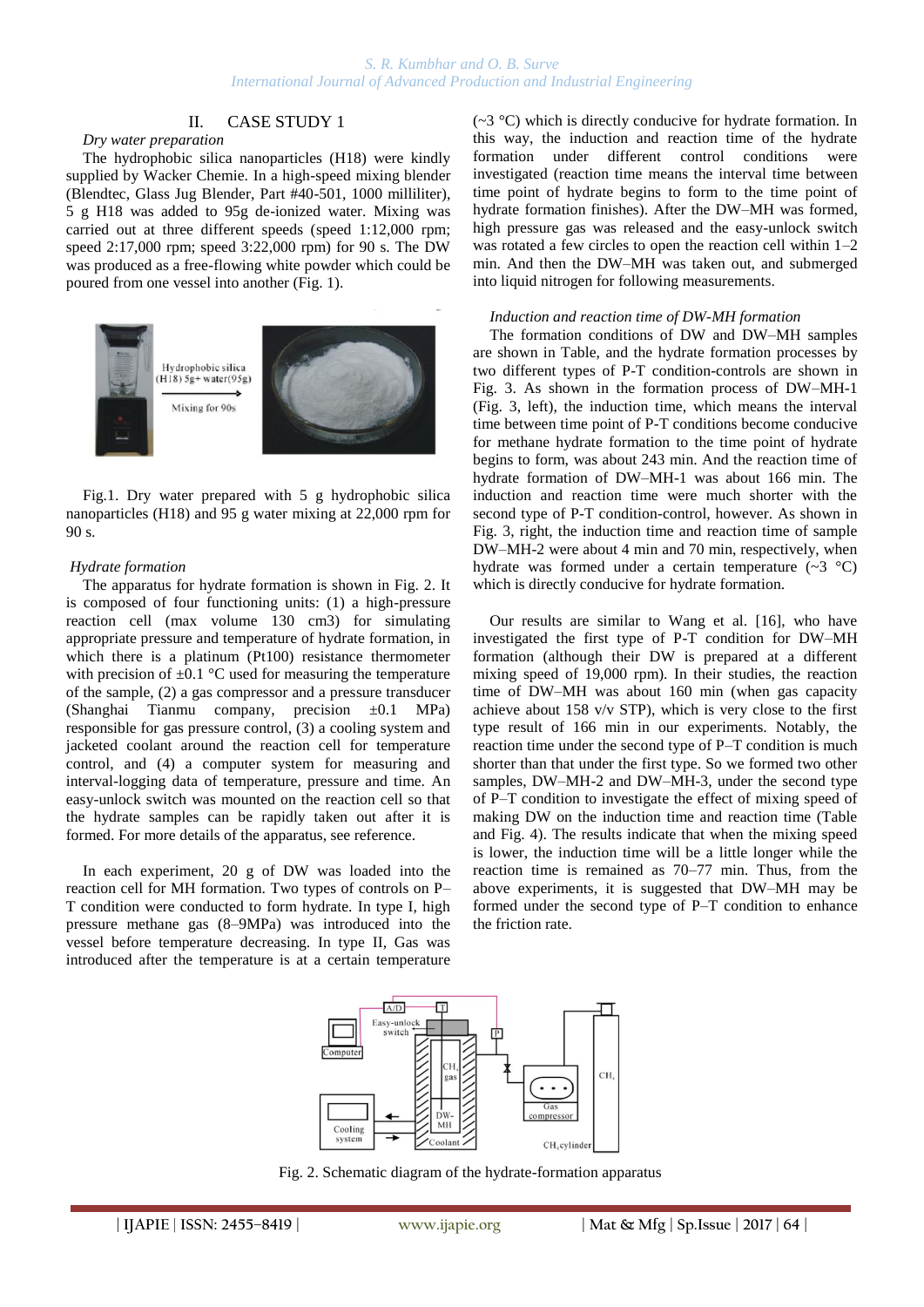| Table 1 |                            |
|---------|----------------------------|
|         | Parameter of DW-MH samples |

| Sample No. | Mixing speed of DW | <b>P-T</b> condition | Induction time (min) | <b>Reduction time (min)</b> |
|------------|--------------------|----------------------|----------------------|-----------------------------|
| DW-MH-1    | Speed 3            | Type I               | 243                  | 166                         |
| $DW-MH-2$  | Speed 2            | Type II              | 32                   | 75                          |
| $DW-MH-3$  | Speed 1            | Type II              | 8                    | 70                          |
| DW-MH-4    | Speed 3            | Type II              | 4                    | 70                          |
| DW-MH-5    | Speed 3            | Type II              | 6                    | 77                          |
|            |                    |                      |                      |                             |

Note: type I: high pressure gas  $(8-9 \text{ MPa})$  was introduced into the reaction cell under room temperature, then the temperature was decreased to form hydrates; type II: after the reaction cell was cooled to  $\sim$ 3 °C, high pressure gas (8–9 MPa) was introduced to form hydrates.



Fig.3. P-T changes during hydrate formation in a scaled system ( left, DW-MH-1; right, DW-MH-4)



Fig. 4. Induction time and reaction time of DW–MH-2 (left, DW prepared at mixing speed 3) and DW–MH-3 (right, DW prepared at mixing speed 1)

#### *Dissociation rate and self-preservation of DW-MH*

A typical dissociation process of DW–MH-1 is shown in Fig. 5. DW–MH sample was placed in sample test tube of the storage capacity measurement apparatus (Fig. 6), and the test tube was partly submerged into liquid nitrogen so that hydrate can be stable. After the whole system was vacuumed, the liquid nitrogen cup was moved away and the DW–MH sample was warmed by room temperature. About 3 min later, the pressure began to increase, which indicates that DW–MH start to dissociate. In Fig. 5, it shows that the whole dissociation process can be described by four stages. At the first stage, the dissociation rate is very rapid. Almost 55% of total methane gas is released in about 2 min. The dissociation rate at the second stage is much lower (~15 times lower) than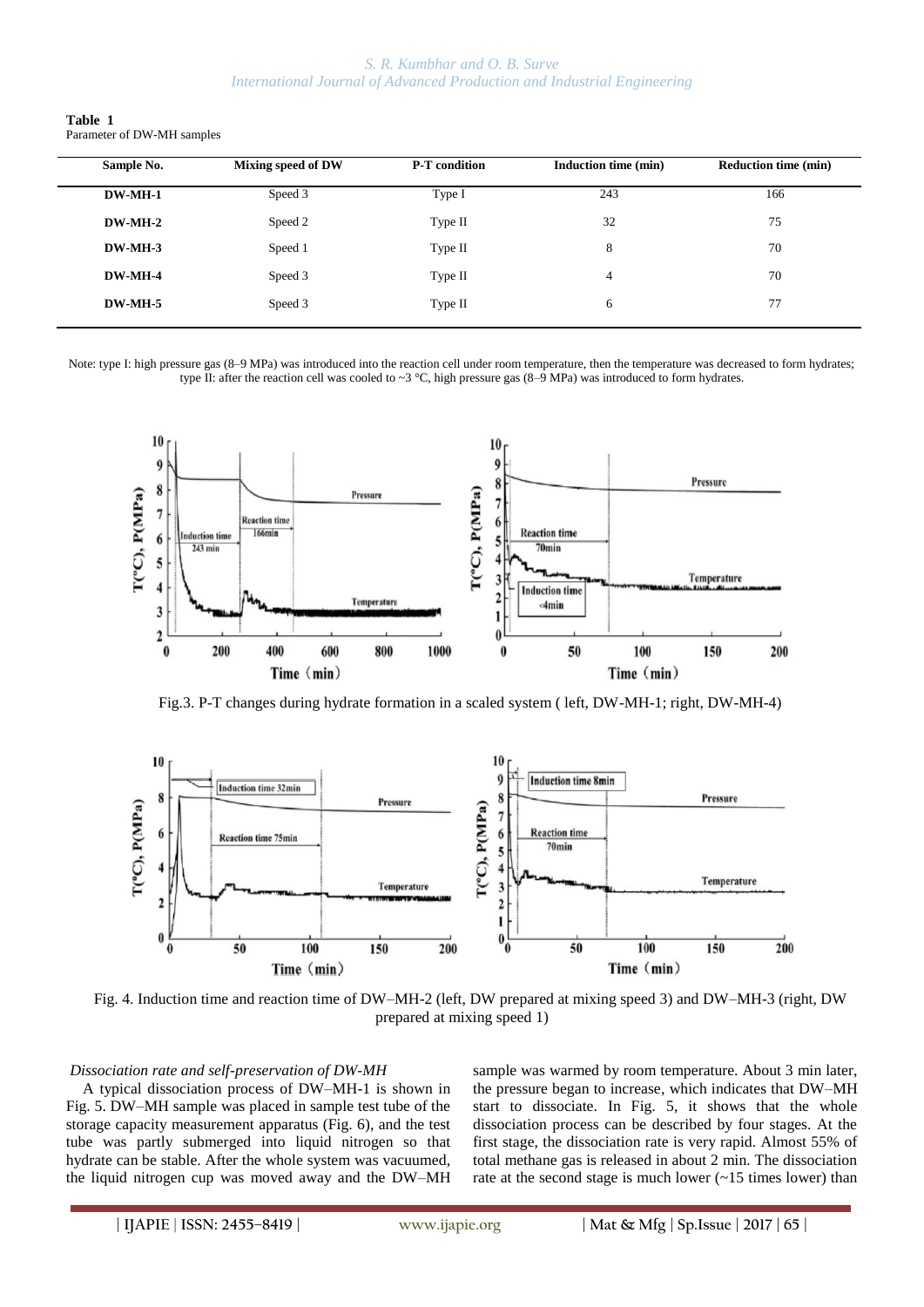## *S. R. Kumbhar and O. B. Surve International Journal of Advanced Production and Industrial Engineering*

that at the first stage, however, probably it is caused by the self preservation behavior of MH [25]. And then the dissociation rate rebounds at the third stage since the methane gas burst after the ice trap is thawed. However, the rate is lower than that at the first stage because the total mass of gas is smaller. In the last stage, the gas pressure has a small increase by the warm temperature. About the self preservation behavior of DW–MH during hydrate dissociation, it occurred in our experiments after that more than half of the methane gas was released. Thus, more efforts need to be made to improve usage of this behavior during the MH storage chain.



Fig. 5. Dissociation process of sample DW–MH-1 under free space and room temperature  $(\sim 20$  °C).



Fig. 6. Schematic diagram of apparatus for measuring storage capacity and dissociation rate of gas hydrates

# III. CONCLUSIONS (Case I)

In this paper, the results of direct measurements on formation rate, structural characteristics, storage capacity and dissociation rate of five DW–MH samples were reported. The conclusions are made as follows: (1) the formation rate can be improved by controlling the P-T condition of hydrate formation, i. e. the induction and reaction time of DW–MH formation are 243 min and 166 min respectively when the reaction cell is pressurized before cooled, while they are 4 min and 70 min respectively when the reaction cell is cooled first; although the formation time is reduced compared with Wang et al. [16], further reduction of DW–MH formation time may possibly be made by a more appropriate P–T condition; (2) DW can be used to increase at least 10% of the storage capacity of MH, compared with surfactants such as SDS solutions, further elevation of storage capacity of DW–MH should be focused on enhancing the methane uptake of small cages; and (3) although hydrate dissociation can be prevented by the effect of self preservation, more than

half of total methane gas has released before the self preservation occur.

# IV. CASE STUDY 2

## TESTING APPARATUS AND EXPERIMENTAL PROCEDURE

Ice powder and methane gas were used to generate methane hydrate (Sternetal.,1998). The schematic diagram of the pressure reactor is shown in Fig. 1. Ice powder of an average particle size of 250 mm was manufactured by using an ice crusher to break the prepared freezing distilled water. Then, the ice powder was put into a pressure chamber and methane gas of 99.99% purity was injected in to the reactor through a connecting hose and a constant pressure pump until the pressure of the pressure chamber reached 8 MPa. The reactor was put in to a cold storage freezer at a constant temperature of  $10 \degree C$  for 72h. Then, the methane hydrate was generated and the saturation was in the range of 25–30%.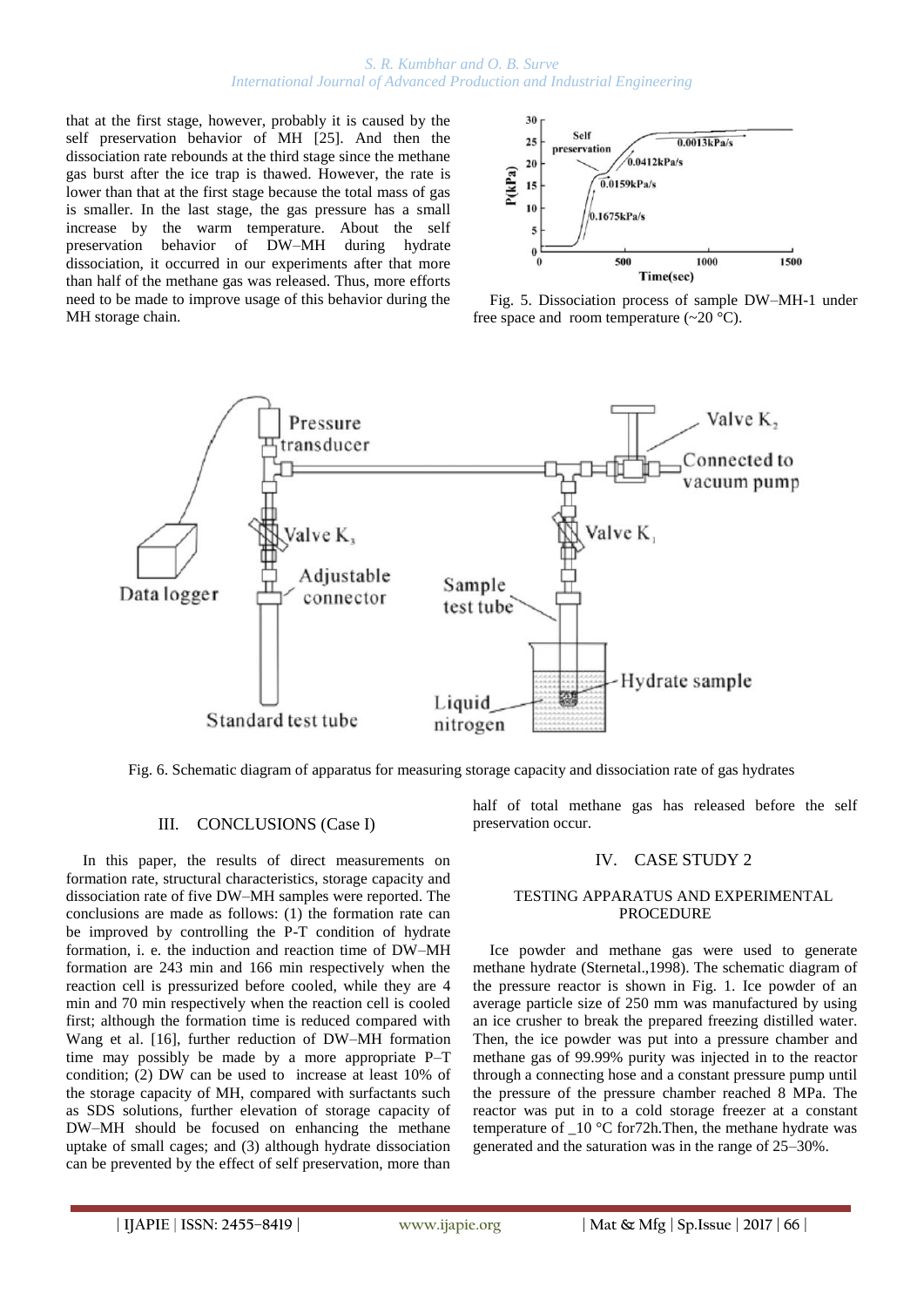

Fig. 1 .The schematic diagram of the pressure reactor for generating methane hydrate.

The prepared methane hydrate ice mixture and kaolin clay were used to manufacture methane hydrate-bearing sediments in the pressure molding device. The grain size distribution curve of kaolin is shown in Fig. 2, and the median particle diameter of kaolin clay is 5.545 µm.



Fig 2. Grain size distribution curve of kaolin clay.

The DDW-600 triaxial testing device is shown in Fig. 4. The prepared samples were removed from the pressure molding device, wrapped with a rubber membrane, and then put into the pressure chamber. After the specimen was jacketed inside the pressure chamber, a predetermined confining pressure and temperature were applied and kept constant during hydrate dissociation. During the shear process, axial stress and axial strain were controlled and measured by a load cell and a displacement sensor.



Fig.3. The schematic diagram of the DDW-600 triaxial testing device.(1)Specimen; (2)Thermocouple;(3) Heat exchanger;(4)Axial load cell;(5)Air pressure line; (6)Pressure gauge;(7)Hydraulic oil tank;(8)Plunger pump;(9)Highprecision servo motor;(10)Thermostatic bath;(11)Load sensor; and(12)Computer.

# *Test conditions*

The conditions of experimental are shown in table, all of the specimens were consolidated at the confining pressure of 10 MPa for 2h. When the consolidation was finished, the confining pressure and temperature were adjusted to set values (a confining pressure of1 MPa and temperatures of -5  $^{\circ}$ C, -2  $^{\circ}$ C, 0  $^{\circ}$ C, 2  $^{\circ}$ C and 5  $^{\circ}$ C). The hydrate dissociated under these conditions according to the phase equilibrium conditions of methane hydrate. The dissociated methane gas entered into the pore space of samples under these conditions without drain. Then, the methane hydrate-bearing sediments after different dissociation times (0h, 1 h, 6h, 12h or 24h) were sheared under undrained conditions and a strain rate of 1%/min.

#### **Table 2**

Experimental conditions for the triaxial compression tests on methane hydrate bearing sediments.

| Temperature T<br>$(^{\circ}C)$ | Confining<br>pressure $\sigma_3$<br>(MPa) | Strain rate ε $\frac{0}{0}$<br>min) | Dissociation<br>time(h) |
|--------------------------------|-------------------------------------------|-------------------------------------|-------------------------|
| $-5$                           |                                           |                                     | 0, 6, 24                |
| $-2$                           |                                           |                                     | 0, 6, 12, 24            |
| $\overline{0}$                 | 1                                         | 1                                   | 0, 1, 6, 12, 24         |
| 2                              |                                           |                                     | 0, 1, 6, 24             |
| 5                              |                                           |                                     | 0, 1, 6                 |

#### *Stress – strain behaviors*

Fig.5 (a)–(e) showed the axial strain-dependence curves of deviator stress after different dissociation time at different temperatures. It can be seen that most of the curves exhibited the shape of a hyperbola, and the stress–strain behaviors indicated that the axial strain fell into two parts: elastic strain and plastic strain. The deviator stress increased nearly linearly with increasing axial strain at the initial loading period, and the deformation mode of the sediments was elastic. With a further increase of axial strain, the stress– strain curves presented a slight hardening behavior, and the slope decreased gradually. At this stage, the specimens had both elastic and plastic deformation. Finally the deviator stress changed relatively little and reached a steady value even if the plastic deformation of the sediments was severe. At this stage, the structure of the specimens was wholly destroyed.

Yu et al. (2011c) observed the stress–strain behaviors of methane hydrate-bearing sediments under subzero temperatures and noted that the temperature had no effect on the strain type. However, Fig. 5 (d) showed a slight strain softening behavior at a temperature of  $2^{\circ}C$ , and Fig. 5(e) showed that the strain softening behavior appeared at a temperature of 5°C. These results indicated that the strain type was affected by temperatures above freezing and the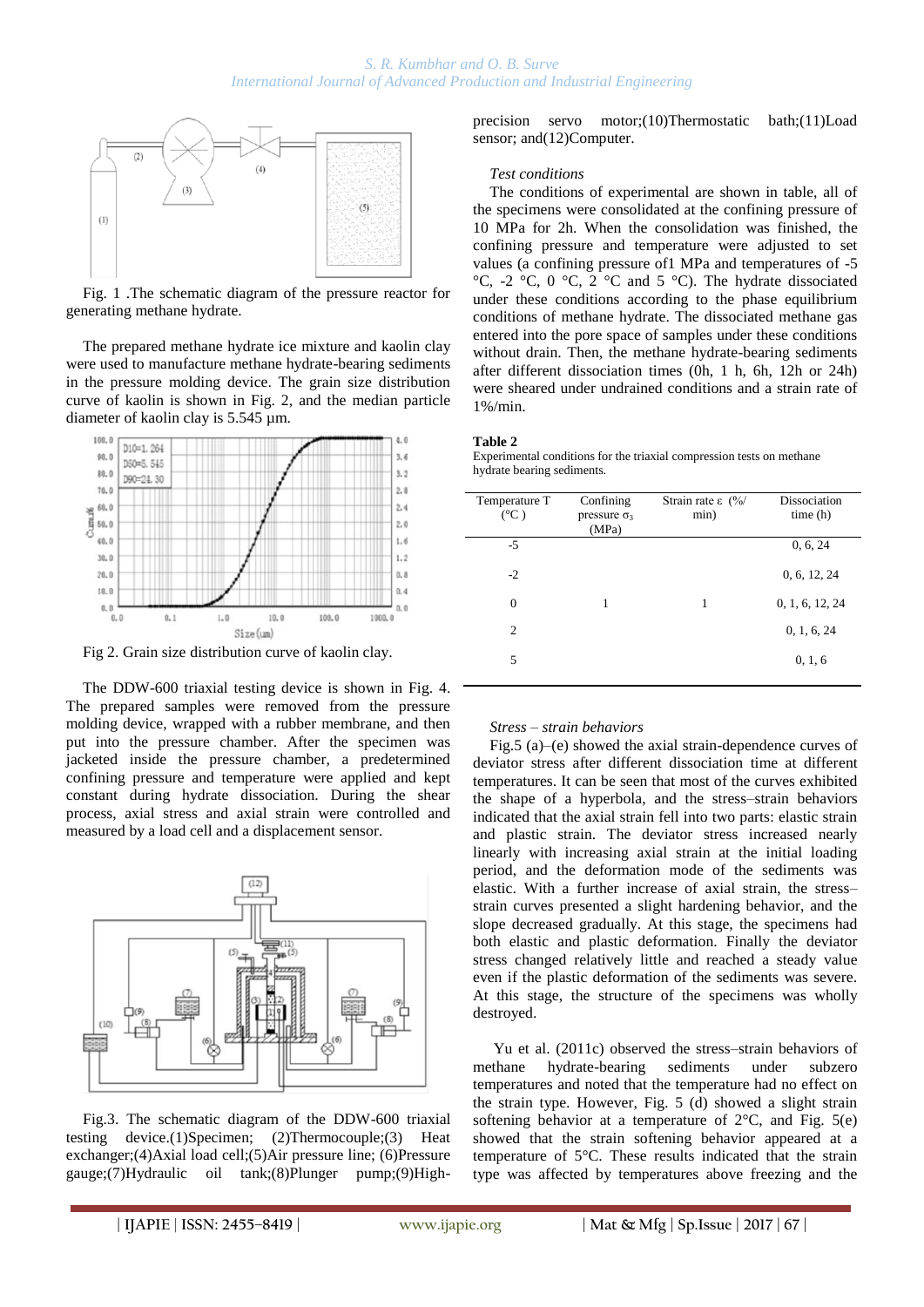## *S. R. Kumbhar and O. B. Surve International Journal of Advanced Production and Industrial Engineering*

deformation mode of methane hydrate-bearing sediments exhibited more obvious strain softening behavior as the temperature increased. According to the literature(Masui etal.,2005; Hyodo et al; 2007; Winters et al; 2007), the cementation between the hydrate particles and soil particles will be destroyed due to the accumulated plastic deformation, which would cause the strain softening behavior. Thus, due to the much greater hydrate dissociation at the temperatures of 2°C and 5°C, the cementation between the hydrate particles and kaolin clay particles was weakened, which resulted in the exhibition of strain softening behavior.

#### *Failure strength*

In this study, the deviator stress at15% axial strain was selected as the failure strength of samples. For the specimens with the strain softening behavior, the peak value of deviator stress was taken as the failure strength. Fig.4. Showed the failure strength of the samples versus the dissociation time of the methane hydrates at different temperatures. It can be observed that the hydrate dissociation had a strong effect on the failure strength of methane hydrate-bearing sediments. All of the failure strength values decreased with an increase in the methane hydrate dissociation time at the temperatures of -5 °C, -2 °C, 0 °C, 2 °C and 5 °C. During hydrate dissociation, the dissociated methane gas entered into the pore space of specimens which may increase the pore

pressure and lead to a decrease of effective confining pressure. Researchers have found that the failure strength of hydrate-bearing sediments decreased with the reduction of effective confining pressure (Hyodo et al; 2013). Consequently, the failure strength of methane hydratebearing sediments will decrease during hydrate dissociation.

In addition, at the temperatures above freezing, the rate of the decline of the failure strength during the hydrate dissociation was faster than that at the subzero temperatures. It was found that the failure strength dropped to 0.163 MPa after the hydrate dissociated for 6 h at a temperature of 5 °C and to 0.223MPa after the hydrate dissociated for12 h at a temperature of 2 °C. Compared with the downward trend of failure strength at the subzero temperatures, the failure strength of methane hydrate-bearing sediments decreased more sharply during a short period of dissociation and the sediments almost lost their stability after hydrate dissociation at the above-zero temperatures. However, as shown in Fig. 4, at lower temperatures, the sediments retained a certain amount of strength after dissociation. This phenomenon might be because the original ice within the methane hydrateice mixture would melt at temperatures above freezing, dissociated water would not become ice and hydrate dissociated faster at higher temperatures.



Fig. 4. Effect of hydrate dissociation on the failure strength at different temperatures.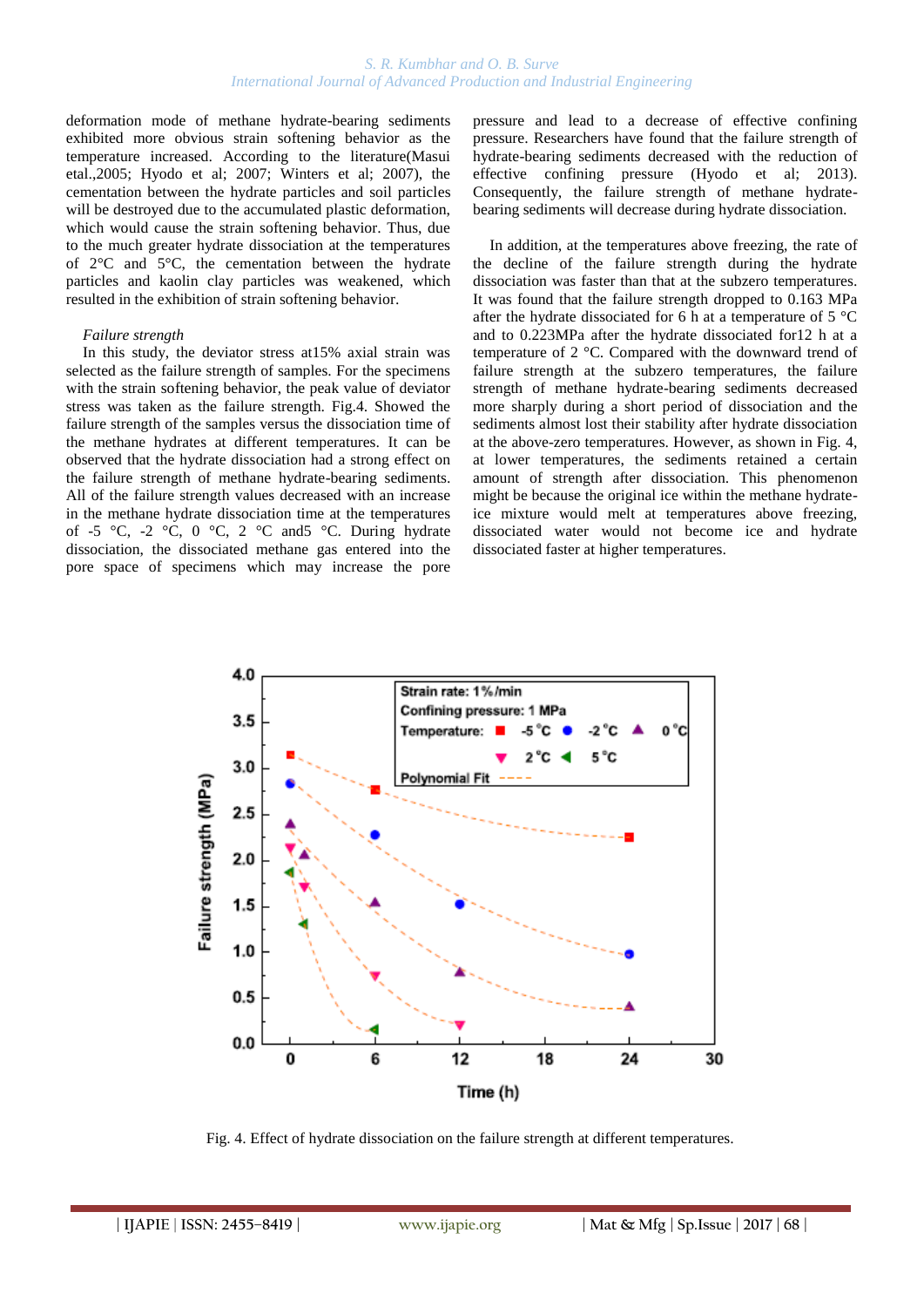*S. R. Kumbhar and O. B. Surve International Journal of Advanced Production and Industrial Engineering*



Fig. 5. Stress–strain curves of ϕ 40 artificial methane hydrate-bearing sediments during the hydrate dissociation process at different temperatures. (a)Temperature T= -5 °C. (b)Temperature T= -2 °C. (c)Temperature T= 0 °C. (d)Temperature T = 2 °C. (e)Temperature T=  $5^{\circ}$ C.